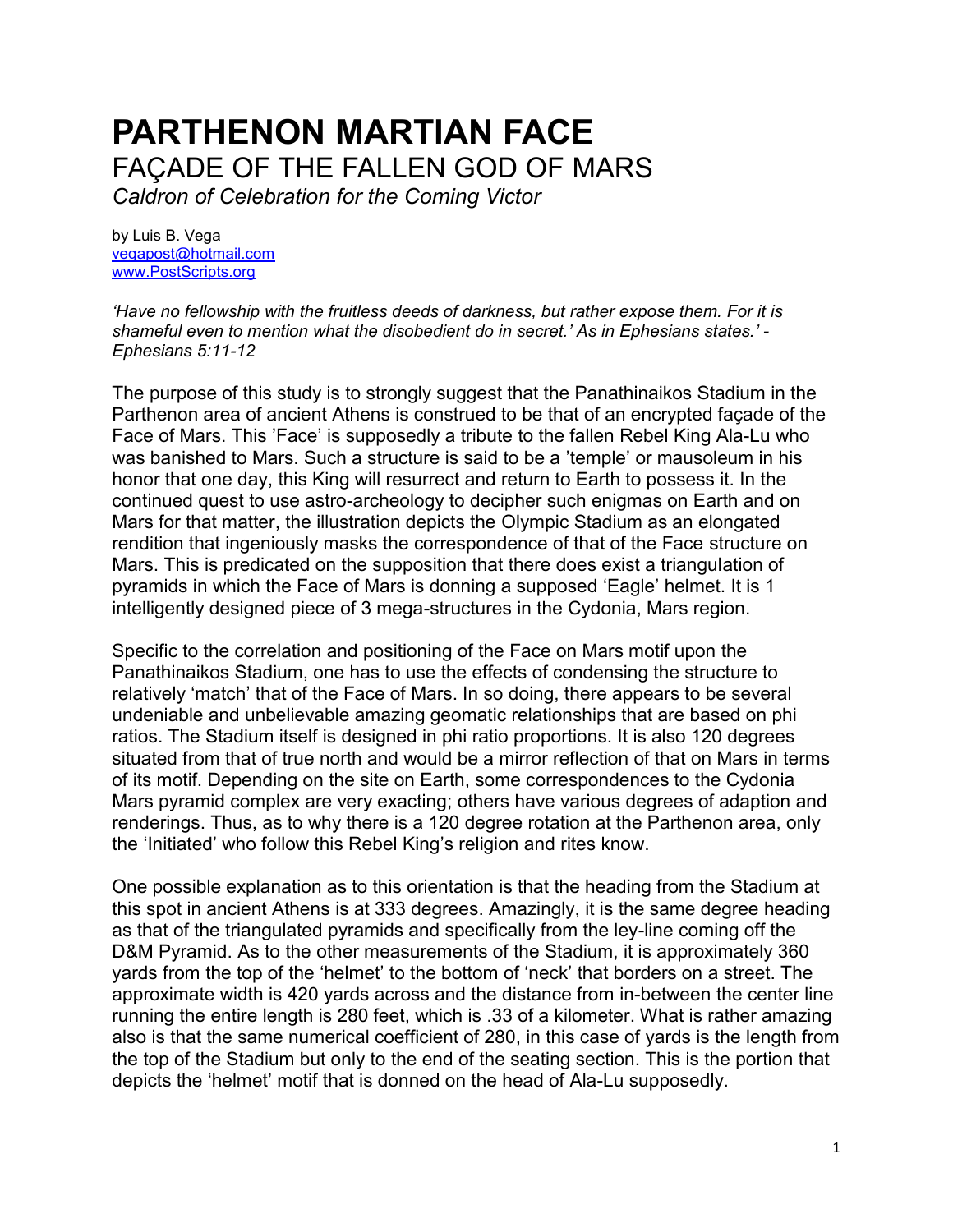## **The Return of the Victor**

The Panathinaikos Stadium is the one in which the modern Olympics were reconstituted in 1896. It thus also has an overlapping theme of a 'return' as the 'Nike' or 'Victor' is to return to Earth at the End of Days. Specific to the Face of Mars motif, upon truncating the Stadium in phi ratio proportion on the north-south axis, it would appear that the proportions appear to directly match that of the Face of Mars. What is rather unique in this rendition is that the Stadium depicts the supposed 'helmet' that this 'God of Mars' is said to be donning when one elongates the 'Stadium' in an east-west horizontal axis. In fact, the center lines on the actual Stadium match the 'border' of said 'helmet' on the Face of Mars. The Olympic Stadium is just one of the many encrypted motifs in plain sight that seeks to fuse the realms of the 2 planets and dimension of where such 'Gods of Mars' abide and will return from.

In terms of sporting events, such as the Olympics and the American Superbowl or World Cups for that matter, is in any wonder why the openly and blatant Luciferian ceremonies are an occasion for their High Priests and Priestesses to venerate and ascribe 'worship' in mass to this fallen 'Rebel God of Mars'? One has been asked, 'why such an interest into such motifs or why is such a topic or narrative important enough to study?' Good question. Aside from the fact that the topic is very fascinating, the notion of the quest to know the origins of Humanity is as old as Humanity itself. It is one of the questions that remains to most or to some, unknowable to its full measure. There appears also to be a lot of deception, mis-information and dis-information that clouds the quest to get at answers as to who and what is Humanity and who and what are these 'Martian Saviors' and why all these Cydonian, Martian Motifs through the world.

Is the Bible narrative true then? What is the difference? Does the Bible have it all wrong or nearly all wrong? Consider the following observation. Many would argue that in essence, Christians supposedly have a slanted version of the ancient knowledge and how Jesus has been now 'embellished' to be something 'He' did not intend, etc. For example, a comparison will be made of who these 'Martian Savior Gods' are and what their intention for Humanity was and is or will be and that of YHVH and Jesus of the Bible. According to the narrative of the Martian Saviors, they came to find gold to restore their decaying atmosphere on Vulcan, that is Nibiru or some faraway world. There was a contention of a throne and rulership and a banishment that was seen as unjust, etc.

In the ensuing 'Cosmic Wars or 'Star Wars', Mars was a casualty of such a nuclear Armageddon of sorts. In the middle of it all, such 'Saviors' and 'Creators' fused various genetic experiments to produce the human race. The purpose? To use them as slave labor. However, in contrast to the true Creator and Savior, Jesus of the Bible, such 'Beings' are in fact Fallen Angels in rebellion and league with their King Anointed Cherub, Lucifer. The Bible states that Lucifer sough and still seeks and will in the future to dethrone YHVH and the rightful Heir and King, Jesus. Lucifer was banished and will one day see his end and demise in the Lake of Fire. This place too will be the final destination of all humans that have chosen to follow such a false narrative. What was the reason for creating Humanity according to the Bible?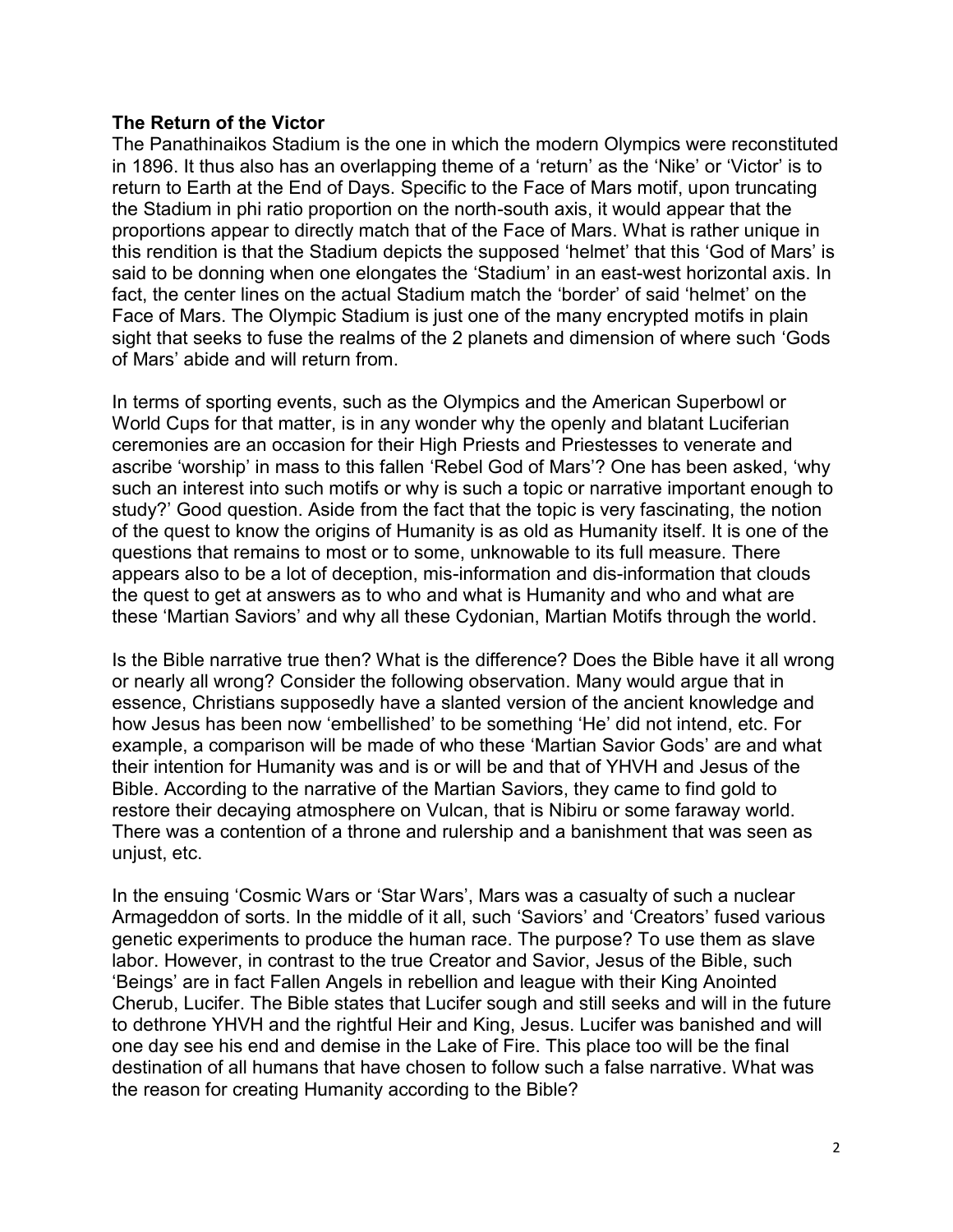## **The Coming Martian Magicians**

The Bible states in Genesis that the Elohim decided to make mankind after Their 'Likeness and Image'. This is the only reason, not to work or be a 'slave' to serve the 'Martian Gods' as sexual objects and for sport perhaps. YHVH states that Humanity was placed in the Garden of Eden to have dominion over it as Princes with dignity, honor and majesty. Adam and Eve did not need to 'work' or labor in the Garden. Apparently there was no need as all that was need was provided. Consider that it was only after sin by way of the 'Martian Savior', Lucifer or might as well have been Ala-Lu that beguiled the 1st humans through Eve. As a result of sin and disobedience to the commandments and will of YHVH, 1 direct consequence was that from that point forward, Humanity had to work to eat and live. Thus, one can see that such 'Martian Saviors' are in direct opposition to one another and their 'Gospels' as that of Jesus' is diametrically opposed.

Why it is important to investigate such sites and alternative creation accounts is that this 'religion' and rite has permeated all portions of human institutions. The mere fact that this Martian Motif of the Rebel King Ala-Lu is encrypted in such a place is indicative of how serious those that follow such a narrative are and will be, to the point of being a matter of life and death during the coming Tribulation Period. How so? When this Ala-Lu personage does return, he will institute a 'Mark' that no human can either buy or sell. This will relegate anyone that is not adhering to the forced worship of this Martian Savior to be put to death. Therefore, it is prudent that one realizes that the coming 'Lie that will be believed' will involve the narrative of 'Alien Saviors', of the Martian Magicians that will show up in their flying machines and wonderous powers or 'magic' to return to help Humanity in its time of greatest need.

Do consider that Jesus did warn that the Last Generation of Humanity would see the worst that there has ever been and will be in terms of evil, war, famine, pestilences, economic distress, moral distress, etc. Yet it will be a time where such 'Martian Saviors' will come on the scene with their 'magical' machines, technology and solutions that will convince the world that they indeed are the true 'Saviors' come back to save Humanity. Realize that the Last Week of Daniel's prophetic clock will be as it was during the Biblical time of Israel. It was a time of Sign and Wonders. Why? In part, it is because YHVH will be dealing with the last measure of disciplining Israel for their unbelief and rejection of the true Savior, Jesus. Then on the other hand, the Jews will demand 'Signs', etc. It will be a contest of whose 'magic', power and 'Gospel' will prevail.

As in the times of Elijah, fire will come down but in this case, the AntiChrist or this coming Ala-Lu character will cause it also to manifest as showing proof of his 'divine' credentials. Amazingly, part of his powers to be displayed will be to resurrect from an apparent assassination attempt that will mock and mimic that of Jesus. The Bible states that Lucifer, referred to as the Red Dragon, the Ancient Serpent will give this 'Savior' power. Also, such will even be able to give the 'breathe of life' to the Image of the Beast that will be set-up on the Temple Mount in Jerusalem as they are keen is setting-up such motifs. This 'Image' is understood to be given the power and ability to 'speak', etc. These few tricks performed by the coming AntiChrist 'Ala-Lu' and his False Prophet will be no different that the false prophets of Osiris, of Ra in Egypt, Jannes and Jambres.